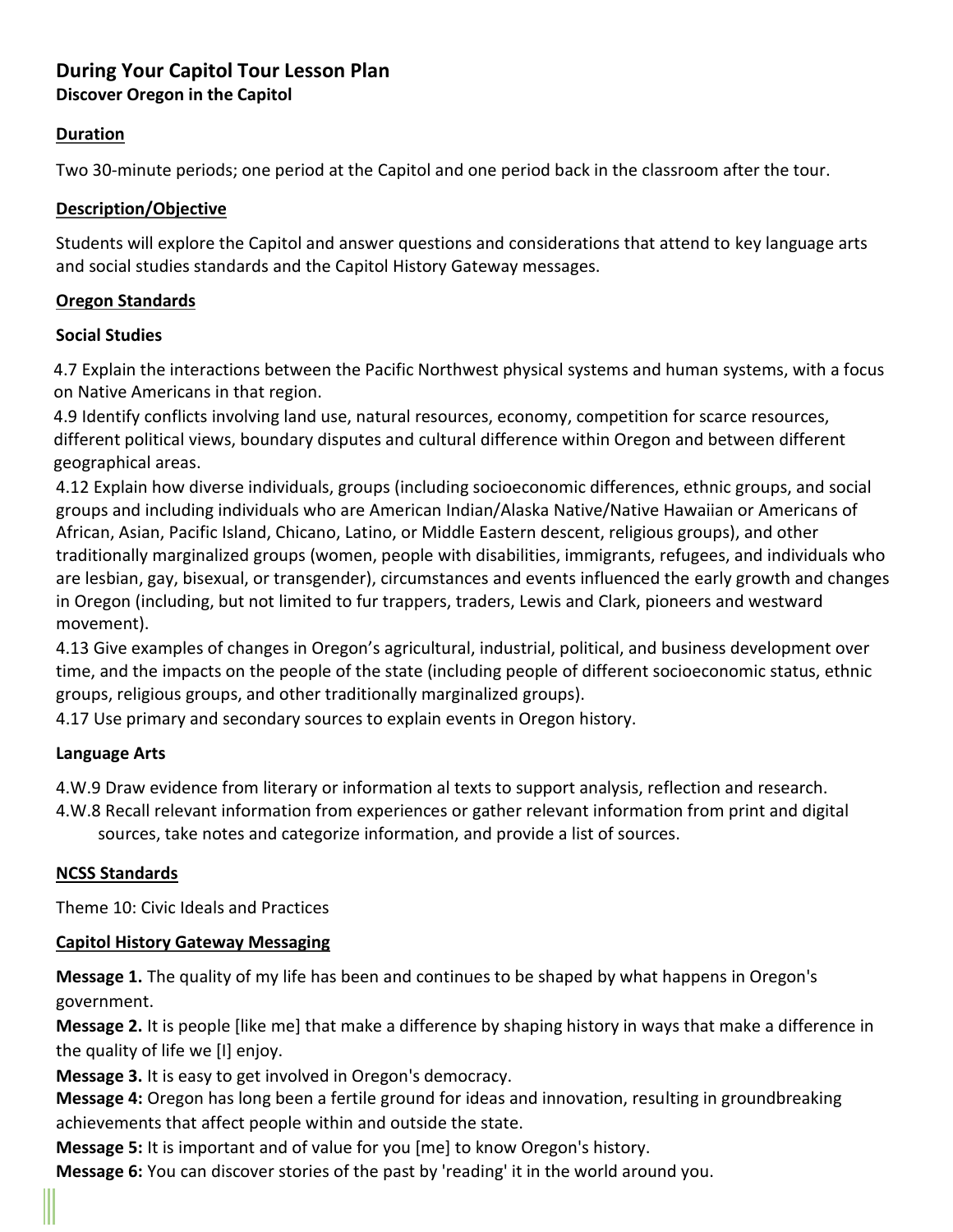#### **Resources**

1. Student handouts:

Capitol Scavenger Hunt Worksheet Oregon State Capitol A to Z Worksheet Recycling Seal Scavenger Hunt KWL Chart

2. We are Oregonians - Our Shared Heritage Exhibit (located in the Capitol on the  $1<sup>st</sup>$  floor) Recycled Seal Exhibit (located in the Capitol on the 1st

# **SPECIAL NOTE: These activities were developed to be completed by the students after the tour.**

- It is recommended that no written work be done during the tour which would distract students from listening and looking at the points of interest discussed by the tour guides.
- It is recommended that the teacher allows 1.5 hour(s) for the tour (1 hour without the tower tour) and 30 minutes for considering the questions on the Scavenger Hunt Worksheet and gathering information to complete the assignment(s).
- The Capitol Scavenger Hunt Worksheet is the primary assignment.
- The Oregon Capitol A to Z Worksheet is a supplemental activity to enhance and encourage careful observation.
- The Recycling Seal Scavenger Hunt is also supplemental and could support choice 2 in Lesson 4.

# **Activities/Procedures**

- 1. After the tour of the Capitol, provide the students and their group chaperones with the Scavenger Hunt Worksheet. Allow them to explore the Rotunda,  $1<sup>st</sup>$  floor south hallway displays and exhibits, and the  $2<sup>nd</sup>$ floor. Students will use the worksheet to record ideas and information for which they will need to complete Lesson 4. (See suggested projects in Post Tour Lesson 4.) \*Encourage group leaders to promote discussion so students will use prediction and analytical skills.
- 2. When the students return to their classroom use the Capitol History Gateway messages (see below) to guide a debriefing discussion. Use the KWL Chart to ensure that students have gained and committed to memory the importance of their visit to the Capitol and their knowledge of Oregon because of the visit.

# **Extension Activities**

- 1. If groups finish early, they can use the Oregon Capitol A to Z Worksheet to try and find at least one or two answers for each trunk. The words and ideas collected will enrich and record the information they have gained from their visit. This additional work will give them a larger cache of data to use in Lesson 4.
- 2. The Oregon Recycling Seal Scavenger Hunt relates to an exhibit found at the south entrance of the Capitol (1<sup>st</sup> floor hallway). This display is made from recycled goods (sand, beach debris, seeds, pinecones, etc.) to portray the symbols. The students can use the scavenger hunt to search for items on the "Recycled Seal."
- 3. When the students return to the classroom for Lesson 4, if they choose they can create their own state seal that represents three or four of their most significant learnings gained from visiting the Capitol.
- 4. The exhibits located on the  $1<sup>st</sup>$  floor in front of the hearing rooms change biannually. The 2017-2018 school year finds an exhibit titled **"***We are Oregonians - Our Shared Heritage."* Studentswill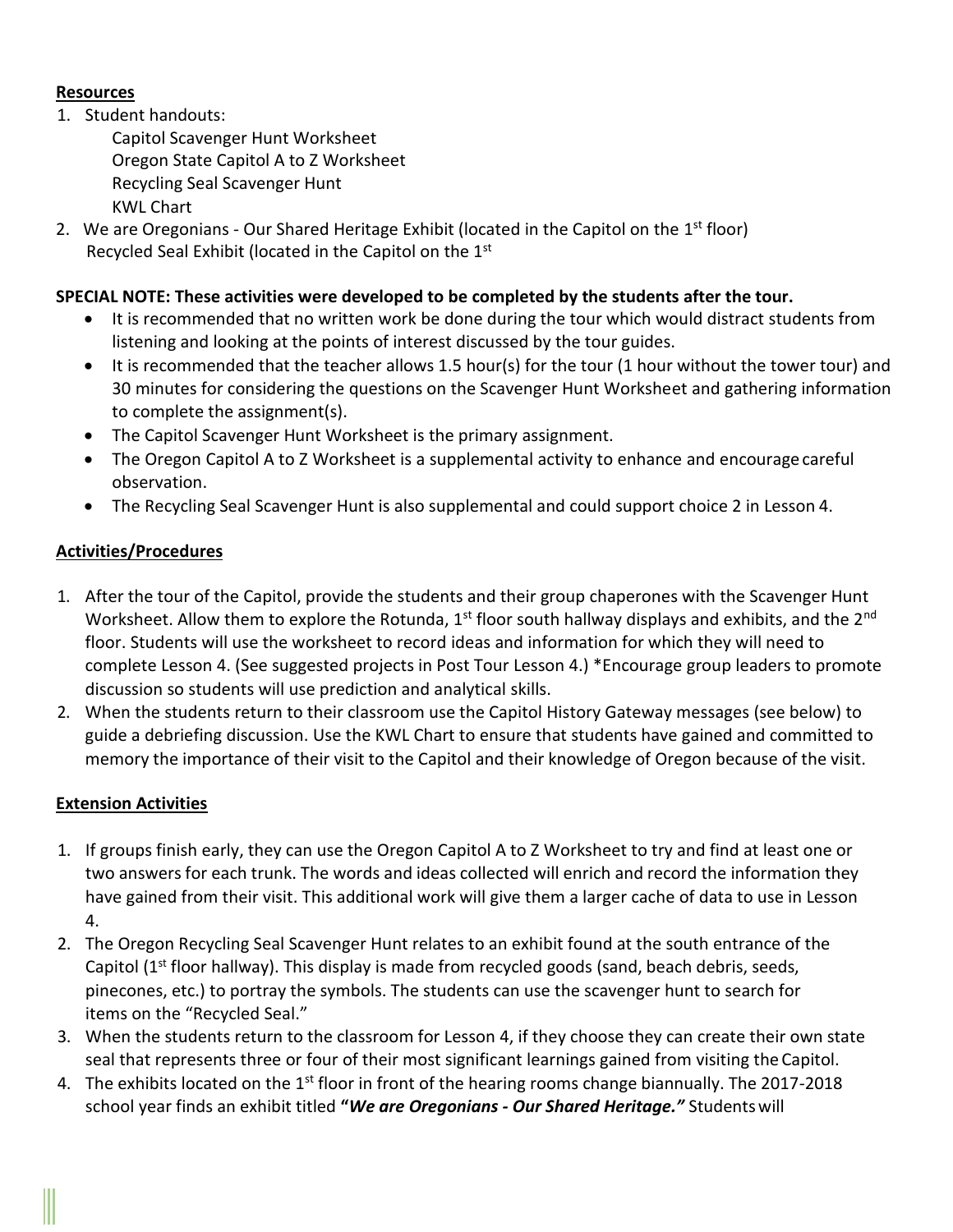learn about other museums around Oregon. The exhibit focuses on the diverse cultures that have had a part in making Oregon a rich place to live. In this area, we would recommend that the students find out about the contributions of the Basque people, the many Native Americans groups, Latinos, Black Pioneers, Japanese, and the Chinese. This exhibit is filled with colorful artifacts, riveting quotes, interesting pictures, and engaging stories that could even be one of the main purposes for your visit to the Capitol. We have created an attachment titled **"***We are Oregonians - Our Shared Heritage"* that includes some of the names of Oregonians and groups explored in this exhibit:

Francisco "Frank" Jose Yraguen Anthony "Tony" Yturri John Elorriaga Ing "Doc" Hay Gin Lin Valerie Switzer Father Jose Jaime Susan Castillo Virginia Garcia Harriet Redmond Otto and Verdell Rutherford Rev. J Harold Jones Ulysses Plummer Edgar Williams Marie Smith Lorna Marple Jim Hill Carter Minoru "Min" Yasui Sam and Bill Naito Nine Federally Recognized Oregon Tribes Kam Wah Chung State Heritage Site Ballet Folklorico The Bracero Program The Oregon Nikkei Legacy Center The Oregon Historical Society History Hub (OHS.org)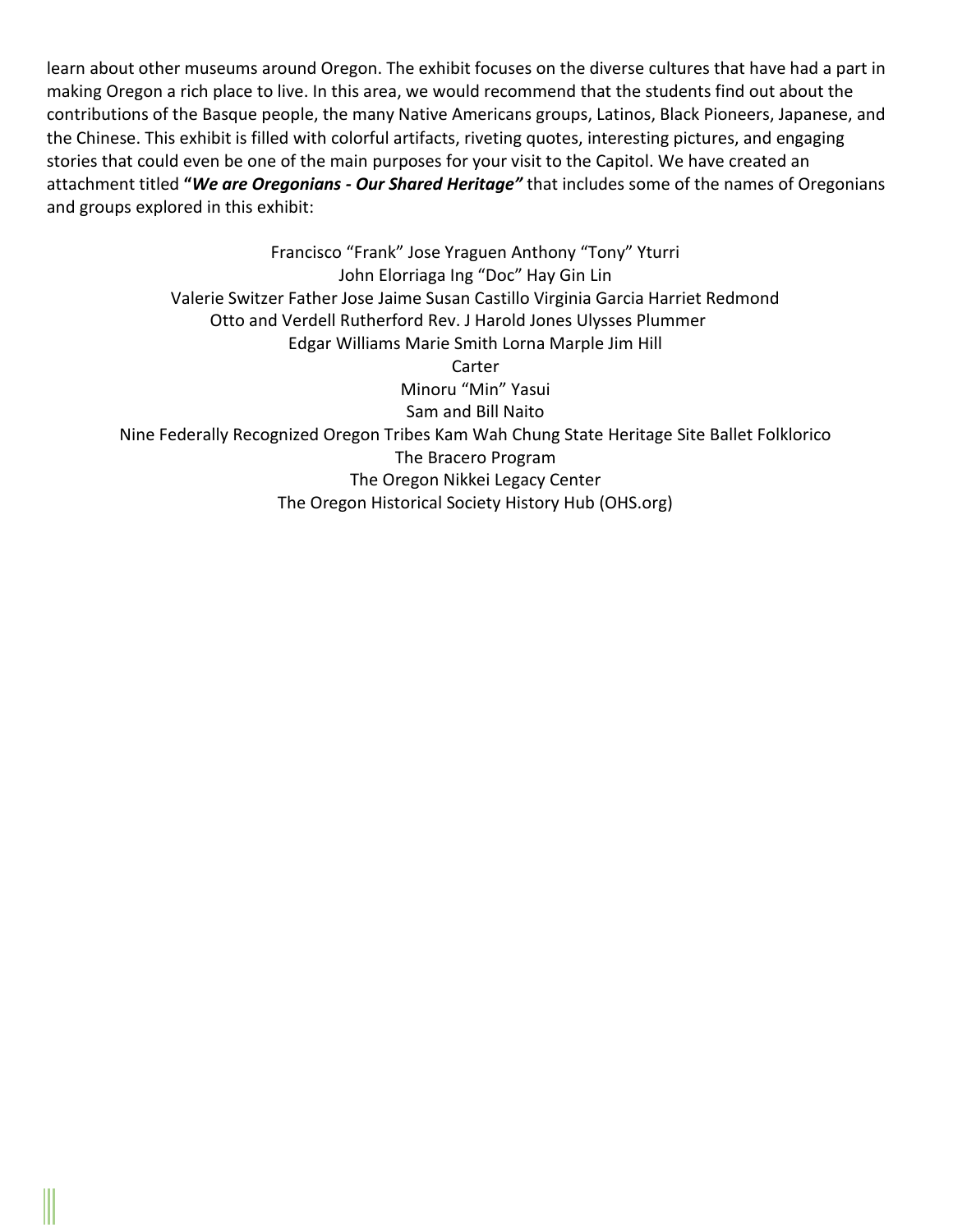# **Capitol Scavenger Hunt Worksheet**

#### **Capitol History Gateway Messages**

Following are messages that we hope the school children of Oregon will learn about in the Capitol.

**Message 1.** The quality of my life has been and continues to be shaped by what happens in Oregon's government.

**Message 2.** It is people [like me] that make a difference by shaping history in ways that make a difference in the quality of life we [I] enjoy.

**Message 3.** It is easy to get involved in Oregon's democracy.

**Message 4:** Oregon has long been a fertile ground for ideas and innovation, resulting in groundbreaking achievements that affect people within and outside the state.

**Message 5:** It is important and of value for you [me] to know Oregon's history.

**Message 6:** You can discover stories of the past by 'reading' it in the world around you.

The adult chaperones and your group will help you search your minds and the Capitol murals, pictures, and artifacts to help you find the answers for the Scavenger Hunt Worksheet.

#### **Message 1.**

Everyday our lives are shaped by what the Oregon Legislature has done to help shape our lives. Name three ways the Oregon Legislature has made laws that make our lives different from the murals? Things to think about include; transportation, safety, industries and city planning.

> a. b.

c.

# **Message 2.**

A 3<sup>rd</sup> grader from Hayesville School in Salem started a fundraising effort to raise \$37,600 donated by schoolchildren across Oregon to improve what part of the Capitol? (Hint You might have heard about this from your tour guide? If not ask.

# **Did the school children:**

 $\Box$  Repaint the murals or  $\Box$  Re-guild the Oregon Pioneer or  $\Box$  Plant flowers around the Capitol

# **Message 3.**

In the House Chamber, there are 89 names of people who are important to Oregon's history. Four of those names are women.

a. Name two of them.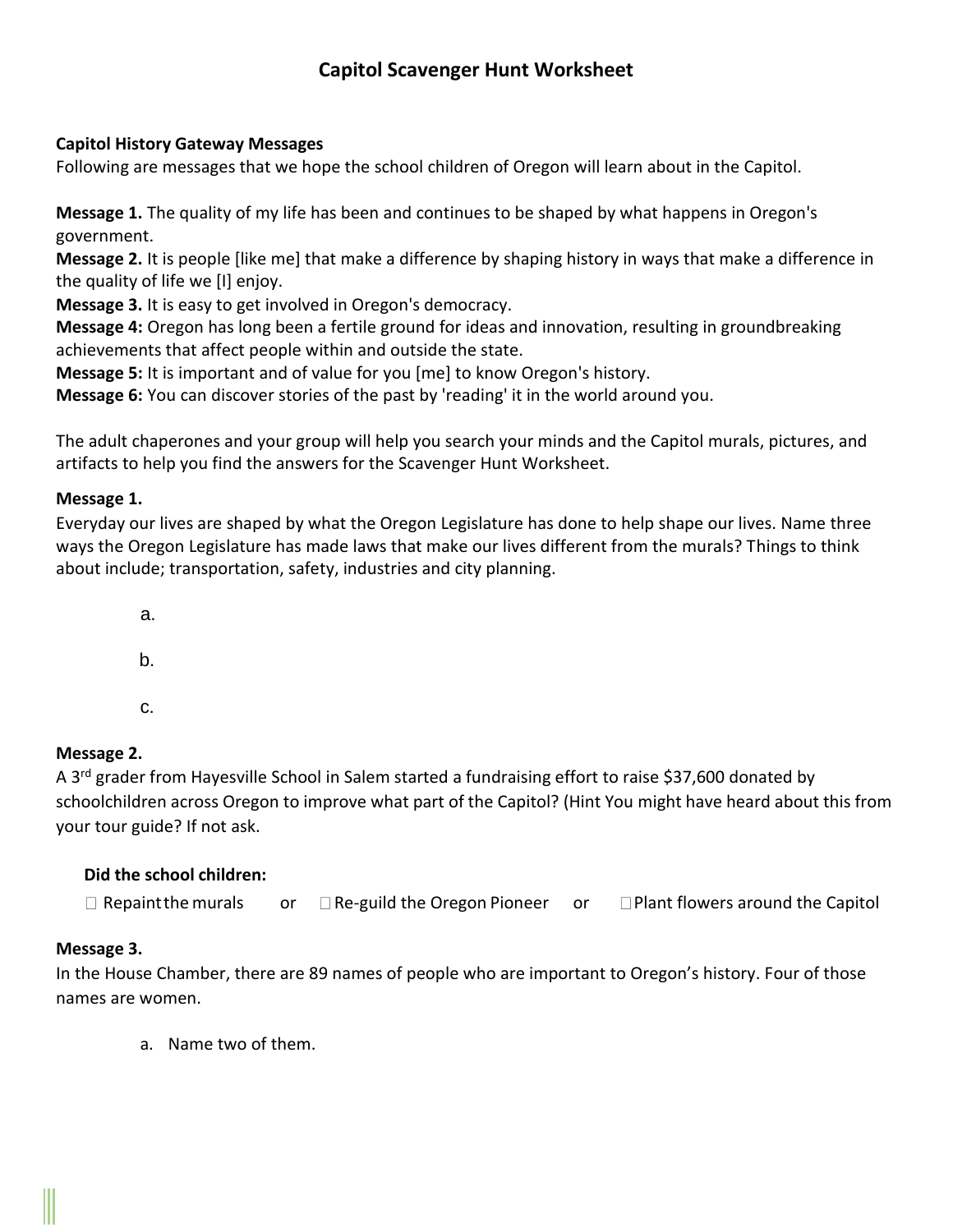- b. If you could add the name of someone you think has made an important contribution to your community who would it be?
- c. What have they done to deserve such an honor?

#### **Message 4.**

Many people come to the Capitol more than once a year. They share ideas, they inform and they explore.

- a. How have you seen people in the Capitol sharing ideas?
- b. Informing others?
- c. Exploring?

#### **Message 4.**

Notice the mural of Lewis and Clark with the Native Americans at Celilo Falls along the Columbia River. Over time, this view has changed.

- a. What do you think caused this change?
- b. Name two ways the change affected people who live inside and outside of Oregon?





#### **Message 5.**

It is important for us to know Oregon's history because it helps us know ourselves and what makes being an Oregonian special.

- a. Name three things you have seen or heard on the tour that lets you know what makes someone an Oregonian.
- b. What is something you have seen in the Capitol that makes you proud to be from Oregon?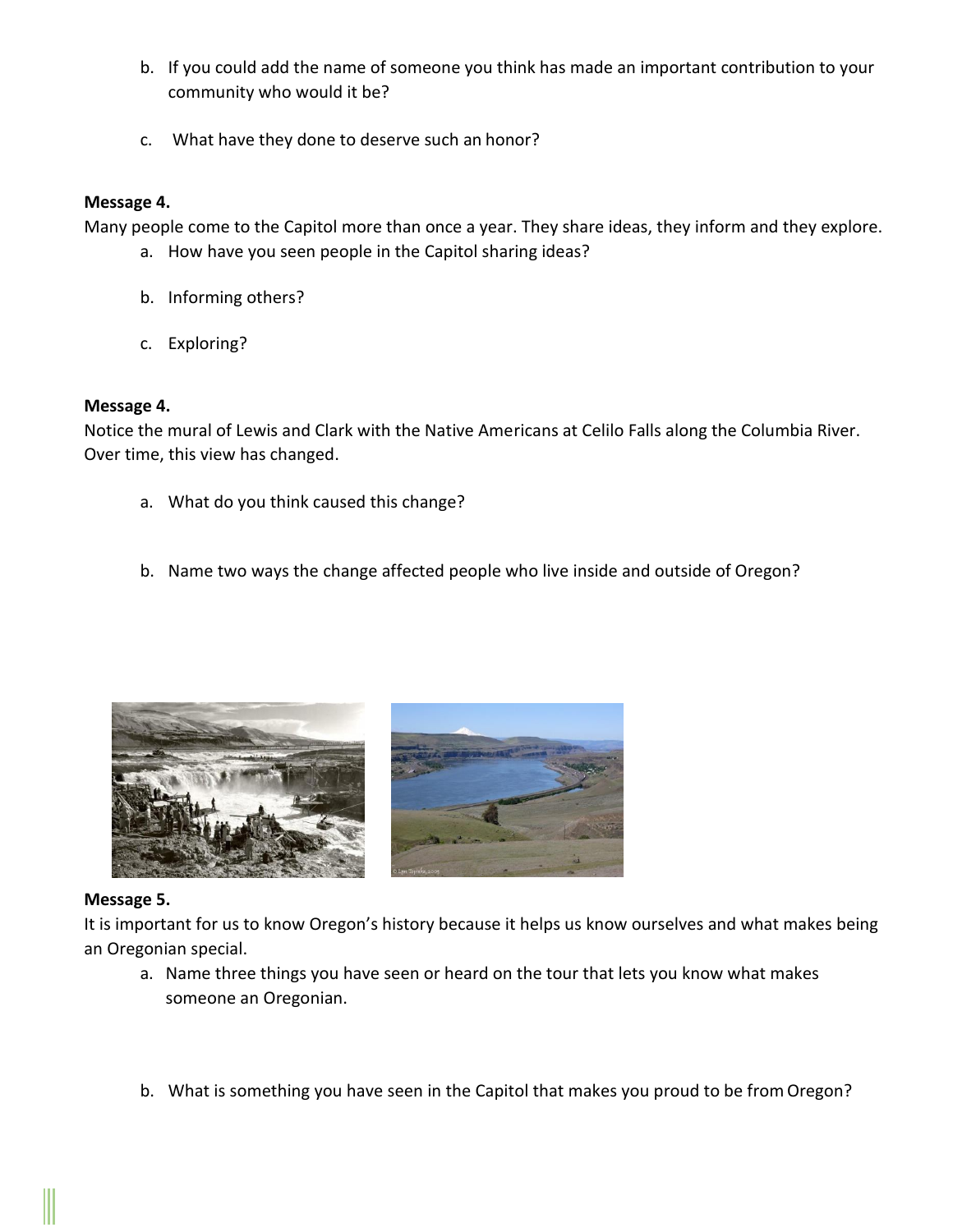(Capitol Scavenger Worksheet Continued)

# **Message 6.**

By looking at the Oregon Trail mural, which one of the following facts **cannot** be seen in the mural:

- $\Box$  In the early 1800s about 100 men, women and children traveled on the Oregon Trail from Independence, Missouri to Independence, Oregon.
- $\Box$  They traveled in wagon trains with horses, oxen, and dogs.
- $\Box$  They traveled across grasslands and, mountains.

# **Idea to a Law**

As you look at the portrait of Governor McCall, what do you see in the background that could have been a concern for Oregon citizens and later became a law?

- a. Why do you think it was a concern?
- b. Name one concern about Oregon you think might be made into a bill.